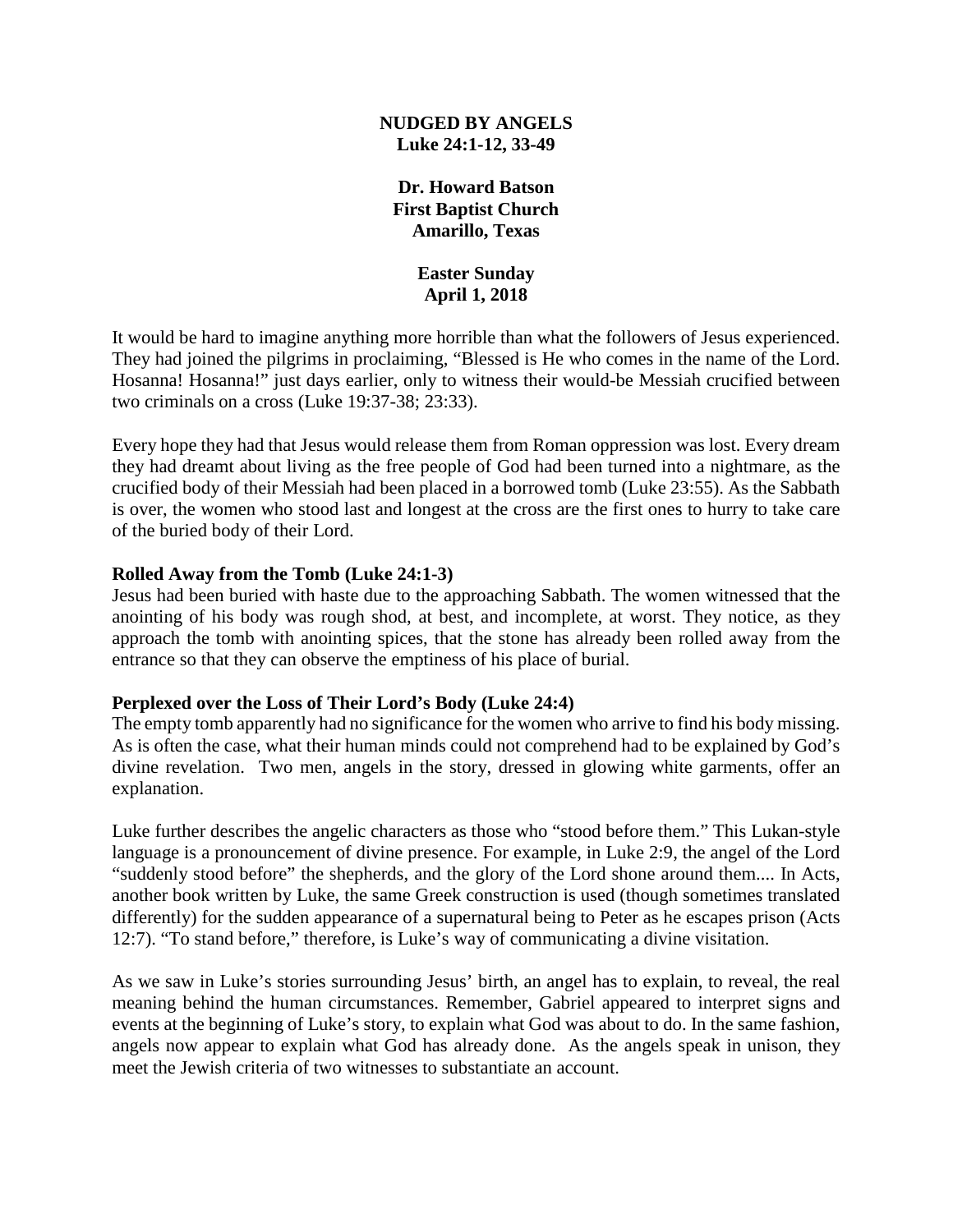### **Terrified and Bowed to the Ground (Luke 24:5)**

As is often the case in scripture, when one who is human comes in contact with the divine, human terror results, as evidenced in the women's bowed posture at the divine's proclamation (see Isaiah 6:1-5; Revelation 1:17). The angels pose the most important question in the history of humanity: "Why do you seek the living among the dead?" With that question, they have informed the women, once and for all, of the greatest news of the cosmos—they still serve a living Lord, not a dead revolutionary.

### **Raised from the Dead (Luke 24:6-7)**

The angels explain that there is no need for perplexity; Jesus had prophesied, yes, even warned them about all the things that would take place. The call from the angels is to remember the words that Jesus had said concerning his future. In some ways, the call to "remember" what was said (see Luke 24:44) is the second rebuke, as they have already been scolded for seeking the living among the dead.

How many times had Jesus prophesied concerning both his death and resurrection (Luke 9:22, 44; 18:31-33)? Had the disciples actually listened to their Lord, they would have been expecting, even rejoicing about the pending and now present resurrection.

### **Remembered His Word (Luke 24:8)**

Though it took the *nudging by angels*, the women, finally, remember the words of their Lord. In the act of remembering, they also believe, as is made evident by their report to the disciples.

### **Announced All These Things (Luke 24:9-10)**

Remembering Jesus' predictions about the resurrection, the once-doubting women now rise up to go and tell the eleven disciples and others. They had been eyewitnesses of it all—the crucifixion, the burial, and, now, the empty tomb.

Lest the reader imagine that Luke was either generalizing or fantasizing, he gives us a list of those who saw the Lord's empty tomb: Mary Magdalene, Joanna, Mary (James' mother), and the rest.

Note that the women "kept telling" (an imperfect tense), a way of indicating that they were consistently insisting that their marvelous story about the resurrection of Jesus was true.

### **Appeared as Nonsense (Luke 24:11)**

Just as the women did not immediately believe that the empty tomb was a sign of a seemingly impossible event—a resurrection—the disciples also refuse to remember the predictions of their Lord. Instead, they dismiss the reports of the women as "utter nonsense," a term used to describe the delirious talk of the sick.

We should not miss what has just taken place—Jesus' own disciples are the first skeptics of the resurrection. We, therefore, must not be impatient with others who have yet to come to belief.

### **Peered in to See for Himself (Luke 24:12)**

Refusing to simply accept the word of excited, and possibly delirious, women, Peter rises up and runs to the tomb, only to find linen cloths, but no corpse of his Lord. Luke describes Peter as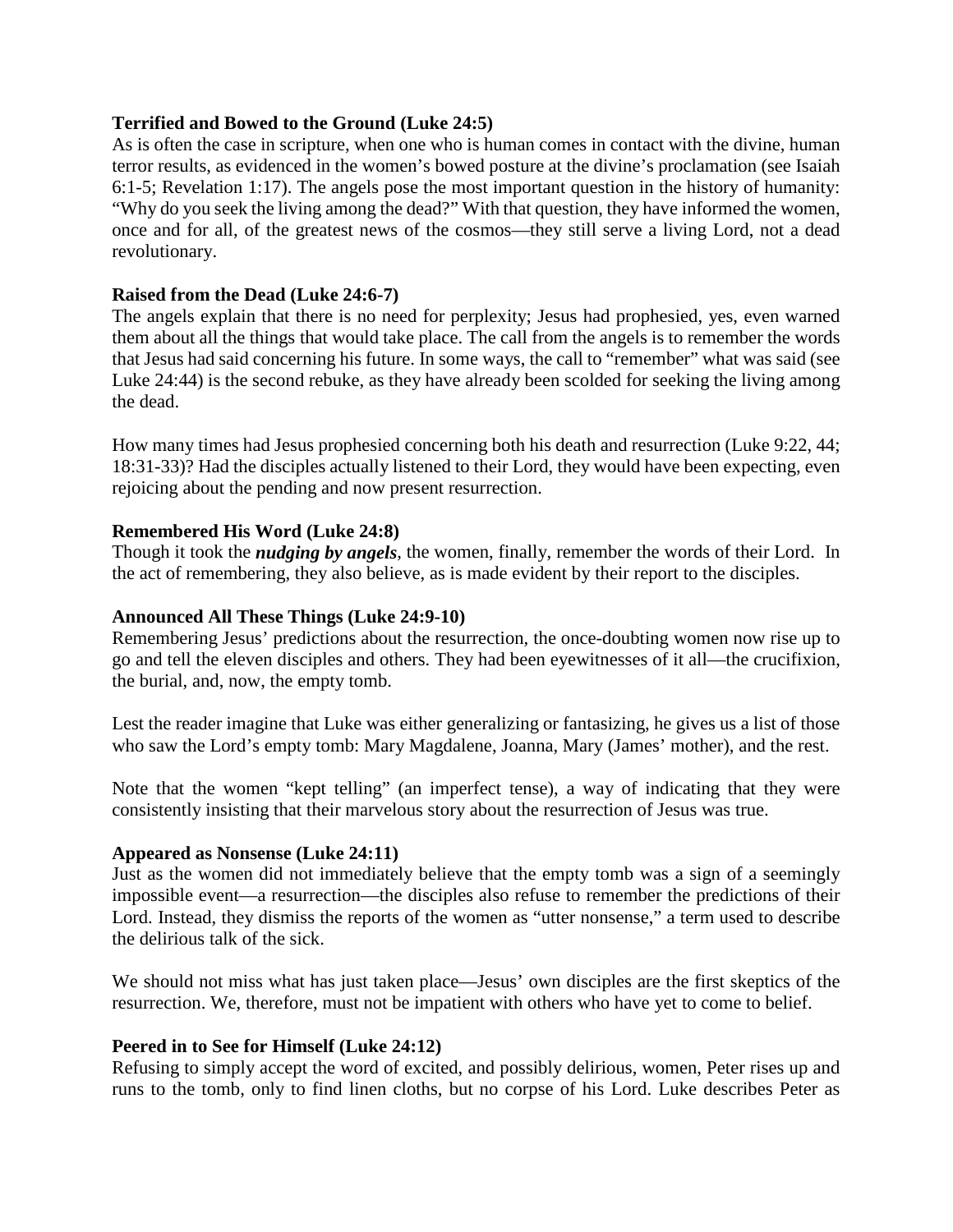"marveling to himself," surely an indication that Peter has a positive response to the wondrous event. In fact, Luke often uses this language as an indication of a positive response to a wondrous event (Luke 1:21-22, 63; 2:18, 33; 4:22; 8:25; 11:14; 20:16; Acts 2:7; 4:3-4).

# **Explained to Them (Luke 24:13-32)**

Narrating an event that is only found in his Gospel, Luke now shares the story of a mysterious traveler who accompanies two disciples on the road to Emmaus. These followers of Jesus are despondent and disappointed leaving Jerusalem, as they passionately discuss the horrific events of Good Friday. Posing as a clueless outsider, Jesus walks alongside these disciples, explaining to them, from both Moses and all the prophets, the prophesies that spoke of him.

As they invite Jesus in "to stay with them," he reclines at the table, taking bread, blessing it, and breaking it to give to them. As surely as their eyes have been blinded to his identity (24:16), they are now open (24:31) as God reveals the risen Christ. They understand that the Messiah must suffer before he enters his glory.

## **Return to Jerusalem (Luke 24:33-35)**

Having discovered the power of the resurrection, the disciples on the road to Emmaus return back to Jerusalem to find the eleven disciples gathered together. Even before they can utter the good news concerning their divine companion, the eleven make known that the Lord has been raised and has appeared to Peter.

How comforting it must have been to learn that Jesus appeared not only to them, but also to others. The mounting evidence concerning the living Lord has expanded, beyond the women who saw the angels, to multiple appearances before disciples—the actual sight of the living Lord.

In what must surely be an allusion to the once-practiced (Luke 22:14-23) and future Lord's Supper, the disciples on the road to Emmaus make known that their eyes were opened with the breaking of bread. Their opened eyes and burning hearts now led to open mouths that proclaimed the resurrection of Jesus.

## **Terrified and Fearful (Luke 24:36-38)**

While Luke takes no time to elaborate concerning the nature of Jesus' resurrected body, he does make it clear that Jesus can, suddenly and inexplicably, stand in their midst. New Testament scholar David Garland notes that Luke's Gospel begins with Zacharias terrified when confronted by the angel Gabriel (1:12, 18-20) and ends with the disciples being terrified by Jesus' divine appearing. Garland concludes, "Like Zacharias, they must move from fear and doubt to faith and courage."

## **Showed Them His Hands (Luke 24:39-40)**

While Jesus' resurrection body is not limited by time or space, we should, nonetheless, understand his resurrection as bodily, involving the flesh. Calling upon his disciples to "touch me and see," Jesus is proving that he is not an airy ghost, but, rather, a flesh-and-bone body.